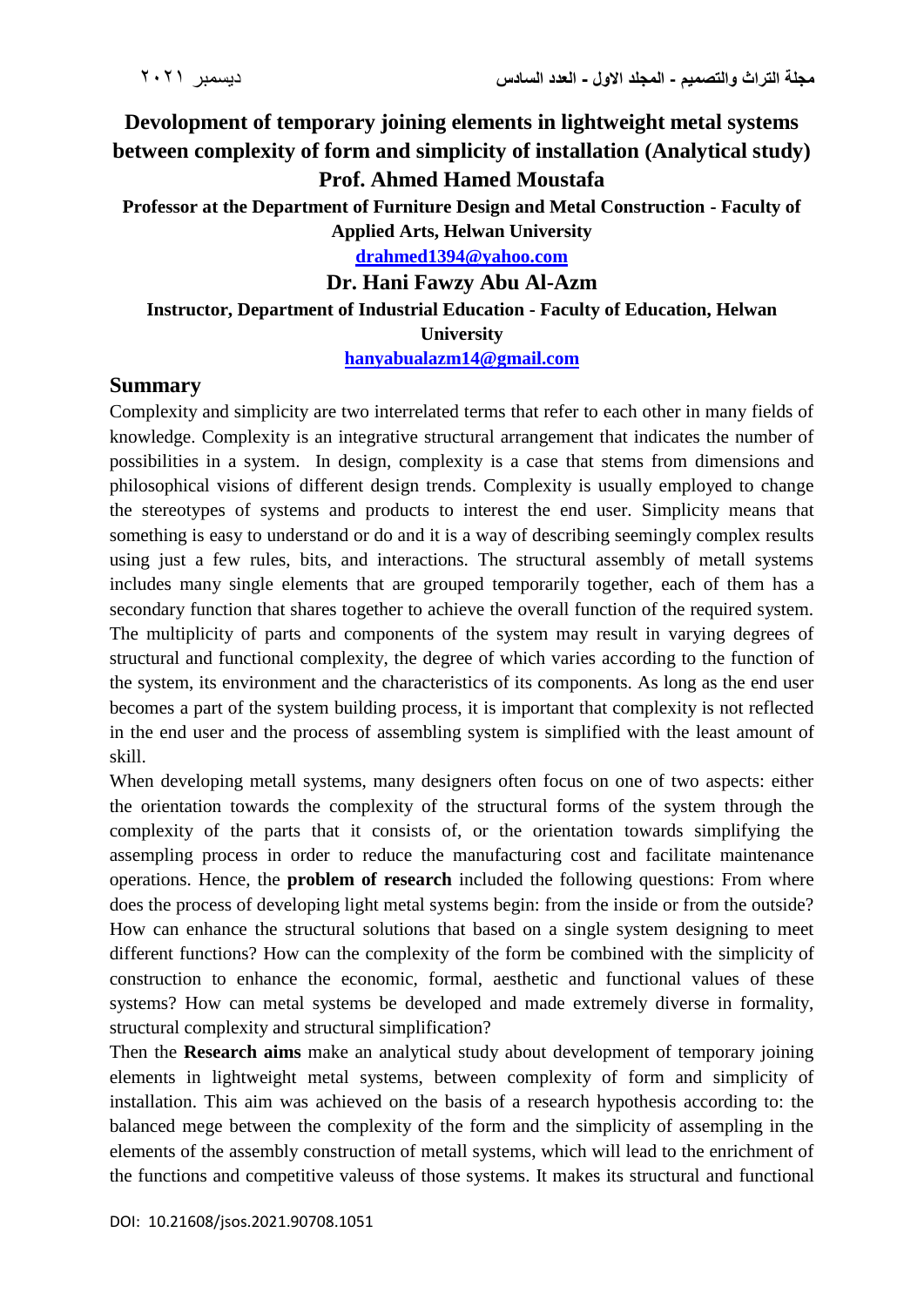images more effective in meeting changing user requirements, achieving ease of assembly, use and maintenance, and creating forms of seemingly complex metal systems, but they are easily constructed from simple parts. The aim was accomplished according to an **analytical descriptive approach** based on three **topics**: First, joining in prefabricated metal systems, second, the simplicity and complexity in designing prefabricated metal systems, third, an analytical study about devolopment of the components of the synthesized construction between simplicity and complexity.

### **Keywords**:

(Lightweight metal systems, Simplicity, Complexity, Prefabrication, temporary joining and Separated jointing nodes)

## **A. First: Temporary Joining in Prefabricated Metal Systems ... Terms and Classifications**

#### **This topic included following sub-titles**

- 1. Prefabrication as a concept, objectives, advantages and its relationship to mineral systems
- 2. Standardization: as a concept and its importance for mineral systems
- 3. Degrees of freedom: as a definition, patterns and importance for mineral systems for mineral systems**.**
- 4. Classifications of temporary connection elements in metallic systems.. Opinions and limitations



**Figure (1) Determinants of classification of temporary joinning elements that used in prefabricated metal systems (prepared by researchers)**

# **B. Second: Simplicity and complexity in designing and instalation of prefabricated metal systems.**

#### **This topic included following sub-titles**

- 1. Simplicity and complexity.. Concepts and opinions
- 2. Simplicity and complexity in design and instalation process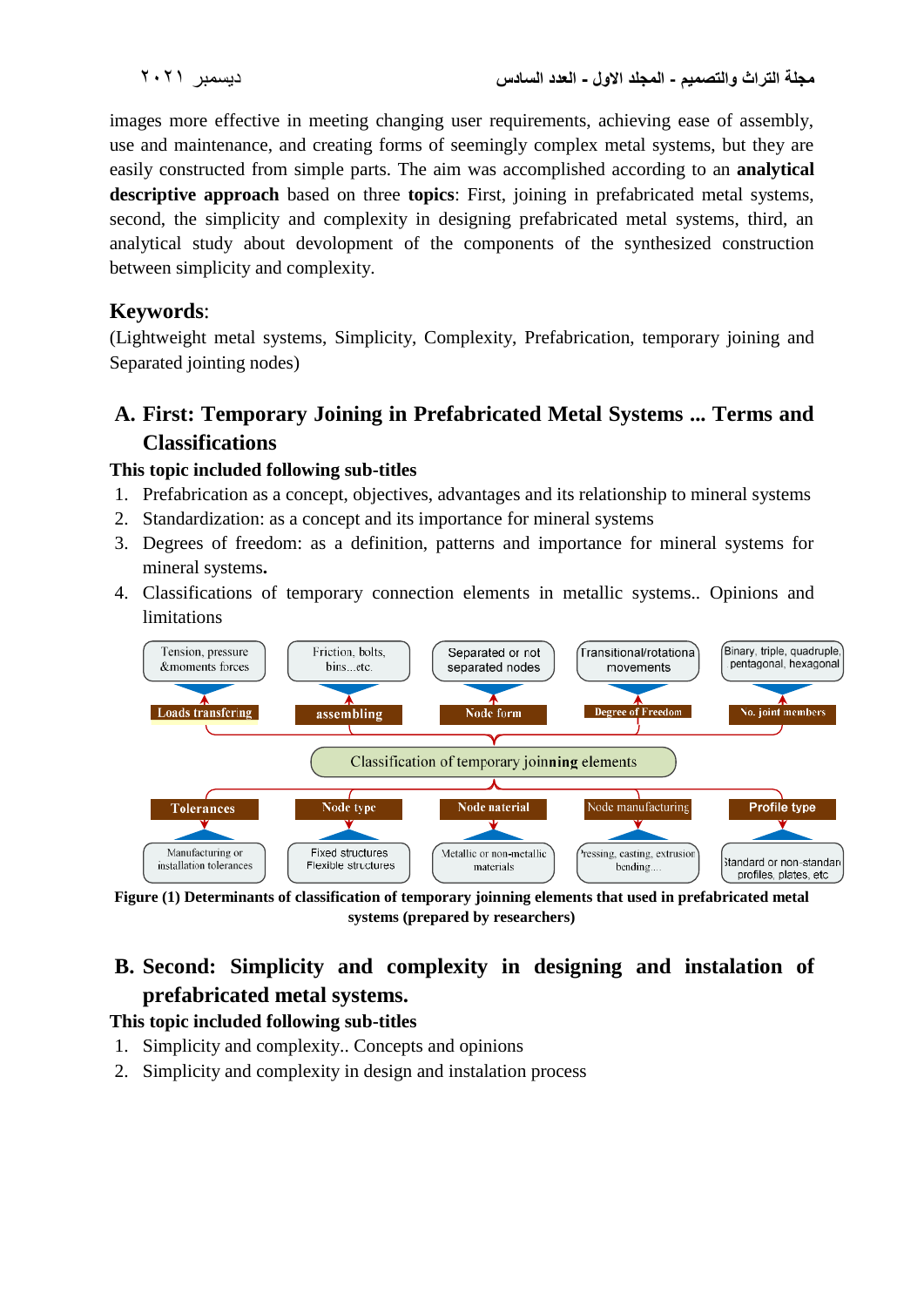# **C. Third: Development temporary joining elements between simplicity and complexity... an analytical study**

#### **This topic included following sub-titles**

- 1. Considerations that affect the design of the assembly building elements
- 2. Components of assemblies for prefabricated metal systems
- 3. Design for temporary assembly and simple construction.. Considerations and levels
- 4. Where does the development of metallic systems start...from the inside or from the outside**?**
- 5. The development of basic alternatives to the components of the assembly construction of metallic systems... an analytical study



**Figure (2) Important considerations in designing the elements of the assembly of metal systems (prepared by researchers)**



**Figure (3) Prefabricated metal systems as structural parts, components and elements (prepared by**   $researchers$ )



Figure (4) basic levels in the life cycle of prefabricated metal systems (prepared by researchers)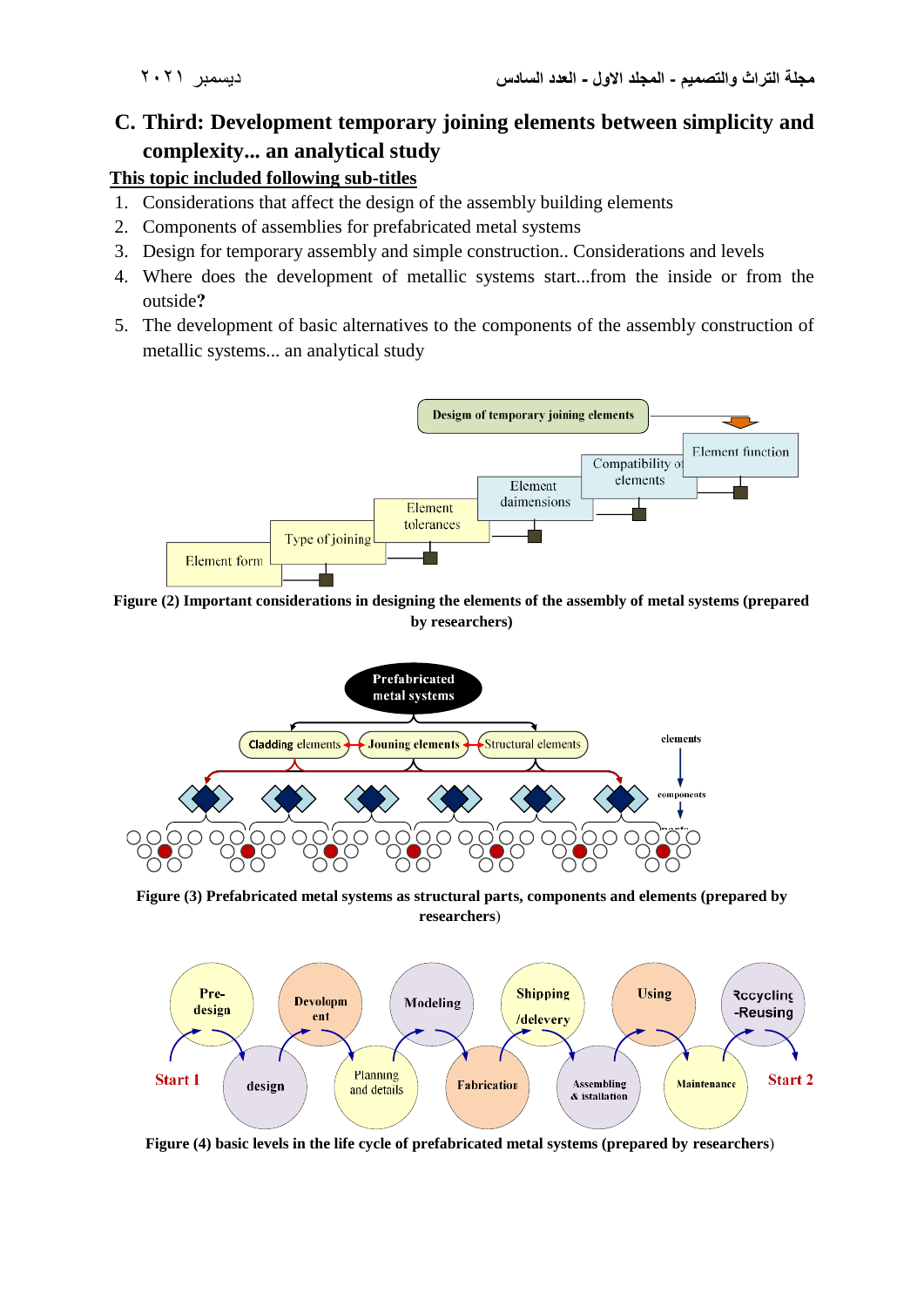

**Figure (6) The seven possible alternatives to junction nodes in metal furnishing systems designed**  according to orthogonal geometric networks (prepared by researchers)



**Figure (9) Suggested structural formations for metal systems that are assembled with only one of the seven**  alternatives to the junction nodes (prepared by researchers)

#### **D. Discussion and conclusion**

Metal furnishing and construction systems are three-dimensional configurations, manufactured by prefabricated methods, characterized by functional and structural diversity, and their structures consist of standard or constructed sections, and their parts are precisely assembled in node or non-node connections, and are located in simple or compound formations **.**For this reason, there was a need to employ the elements of the aggregate construction in those systems, which allows achieving the principle of unity and consistency within a framework in which all the details of the target system are subject to a single approach **.**The use of assembled building elements allows achieving structural complexity and deviating from the traditional patterns of metal systems, and makes the user a participant in the formation and construction**.**

The effectiveness of design solutions for the components of the assembly building has a crucial role in determining the final cost of the system, and identifying the techniques required to prepare and simplify the assembly processes for its components and achieve structural efficiency and its competitive value **.**A thorough study of the elements and knots of the joint requires an understanding of how the forces flow in the joint members, the structural formation of the members, the mechanism by which they are fixed in the knot, the shape of the knot and its components, the methods of manufacturing it, the materials that can be made from it, the related tolerances, and the degrees of freedom that can enhance the flexibility of the system as a whole **.**The design effectiveness of the temporary assembly of metal systems is based on studying all considerations at each level to meet the requirements of the user, and to ensure that the assembly and construction sequence is simplified and performed with the least amount of costs and skills **.**This requires attention to structural sequence maps, dimensional compatibility between components, understanding the nature of materials and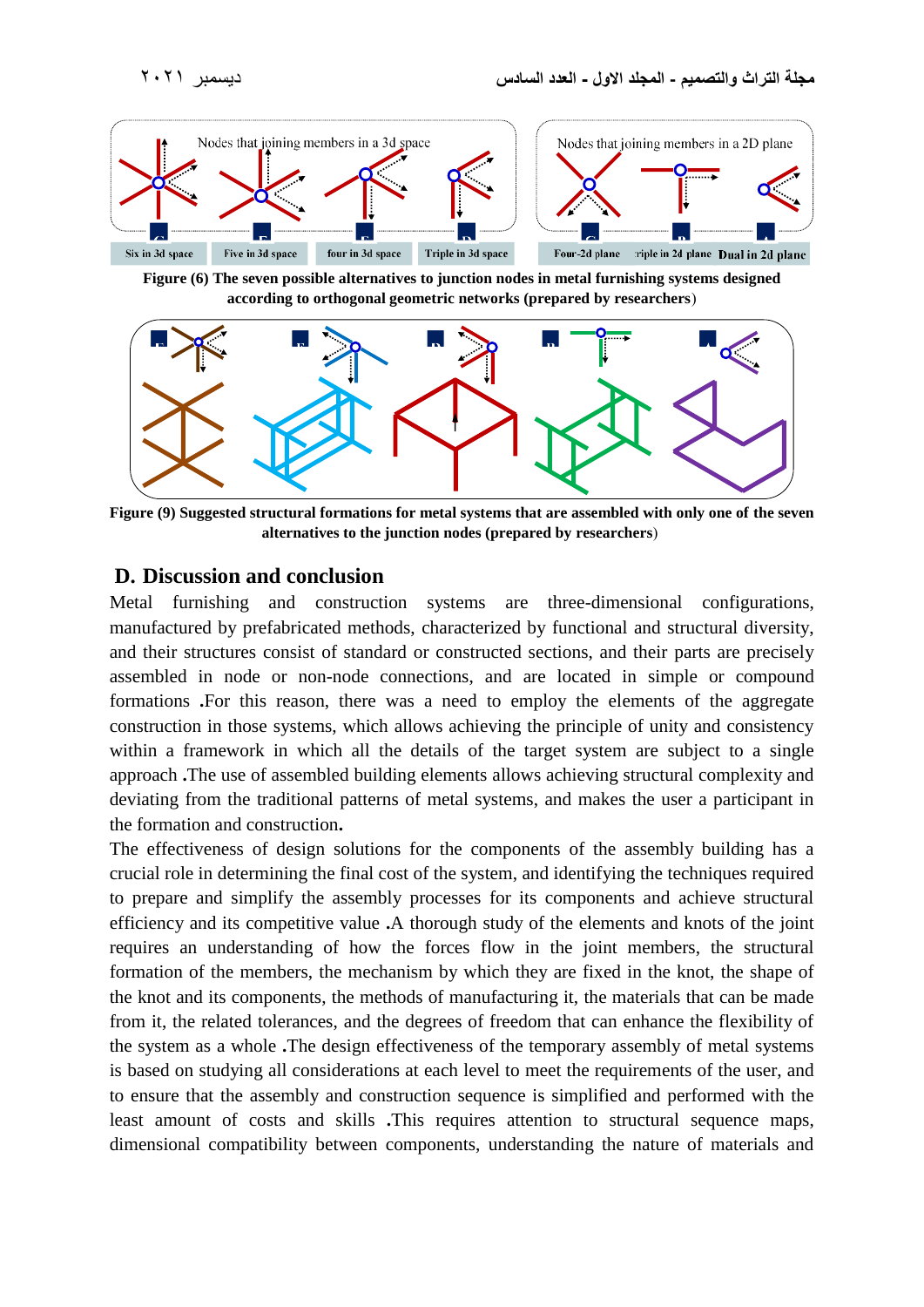connection details, accurate employment of manufacturing methods, taking into account the disassembly and installation methods for the user, and meeting quality and safety standards

Enhancing this efficiency requires the designer to constantly search for alternatives related to the possibility of integrating parts of the system with others or removing them completely, or changing the positions of some parts, or thinking about changing the material to obtain higher specifications, or accommodating more parts in flexible assembly nodes **.**Metal systems are developed and made more flexible with the possibility of providing forms characterized by physical diversity and structural complexity that go on two parallel lines: the integration of the seven jointing alternatives in the least possible number of joint nodes, while enhancing the degrees of freedom for some elements of the assembly building, whether on transitional or rotational levels **.**The disintegration of metal systems into parts and components that can be produced, transported and assembled, will increase the structural link between these components, and this will reflect positively on the simplification of manufacturing, transportation and assembly processes and enhance their competitiveness**.**

### **E. Results**

The research concluded with a discussion and conclusion of relevant results.

**1.** Prefabrication is an integrated approach to the preparation of system components in a controlled area and then delivered and assembled later at the site of use, and it gives system reliability, achieves higher quality and workmanship, reduces environmental impacts, allows working in safe environments, and facilitates reuse or recycling of system components.

**2.** Profiling is a unified system that ensures the symmetry and homogeneity of parts and components of the system, which allows it to be possible to repeat the preparation of the same parts with the same specifications and standards, and reduces costs and limits multiplicity and allows the possibility of replacing identical parts and facilitates assembly operations by the knowledge of the non-technical person**.**

**3.** Degrees of freedom are one of the means of achieving flexibility in metall systems, It is related to the movement of its components in three-dimensional spaces to perform transitional or rotational movements and it requires determining the number of inputs that must be provided in the components of the system in order to create predictable outputs**.**

**4.** Simplicity in metal systems is to meet user requirements while reducing excessive variety of shapes and components, enhancing stability and compatibility between them, and simplifying and organizing construction and maintenance processes**.**

**5.** Complexity in metal systems is an audit of the design data through the abundance of details, the diversity of treatments, and the intensification of structural elements; in addition to that it enhances their formal, functional and aesthetic values and carries more visual focus**.**

**6.** The elements of temporary joining are critical points that require care in their design to ensure the organization, simplification and standardization of the assembly processes of the components of the system and the promotion of functional and aesthetic values that are compatible with the economics and efficiency of construction**.**

**7.** The elements of temporary joining are limited to metal systems formed according to orthogonal geometric grids, in seven basic alternatives distributed on two- or threedimensional levels, and a connecting node may be designed for each alternative or design flexible nodes that can achieve all or some of the seven assembly alternatives**.**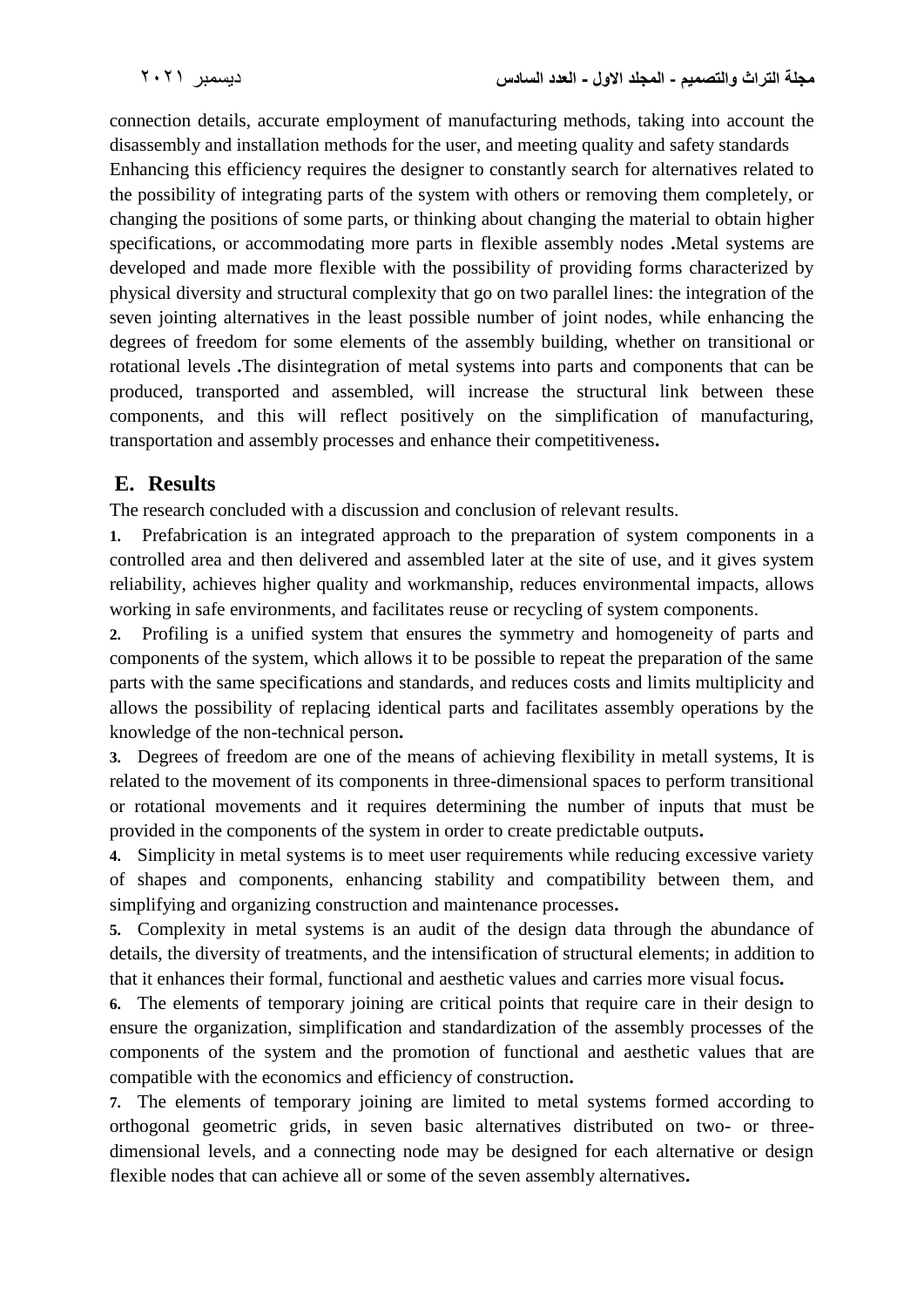**8.** The discrepancy in the alternatives of the seven connecting elements in the existing metal systems is due to a difference in their structural treatments such as (the flexibility of the joint, its material and method of manufacture, the section of the connecting members, the installation method, the tolerances, the simplicity of installation, the degrees of freedom**.**

**9.** The future development of prefabricated metal systems aims to expand the studies related to them in two parallel lines: the first is to enhance their capabilities, functions and economies, and the second is to delve into the study of the form, performance and functions of their components and to provide solutions and structural alternatives that are diverse in shape, size and space**.**

**10.** The effectiveness of the design for temporary assembly and simple construction of metal systems is based on two principles: the first is to reduce the number of assembly operations at the end-use site, and the second is to reduce the diversity of the assembly building elements that make up the system**.**

**11.** The processes of developing prefabricated metal systems start from the inside and then gradually grow outward to reach a suitable form or shapes that fulfill the required function, focusing on the internal details and making them more flexible to reach potential alternatives characterized by flexibility and structural diversity**.**

**12.** Diversity in the parts and components of the system may result in varying degrees of structural and functional complexity, the degree of which varies according to the function and environment of the system, and because the end user has become a participant in building the system, it is important to take into account the simplification of the process of assembling and creating the system**.**

**13.** Mixing between structural complexity and structural simplicity aims to enhance the innovative formal values of the target system with innovative treatments and new formats that the user participates in formulating**.**

**14.** The process of developing the assembly building elements includes several points, such as devising a design solution for each of the seven alternatives of the target system, or devising a solution for one alternative based on the network planning of the members of the system, or creating a single link that is flexible and can achieve all or some of the connection alternatives. The seven or degrees of freedom are integrated into some elements of the assembly building, whether on transitional or rotational levels to achieve more flexibility**.**

**15.** Recommendation: The development of metal systems requires conducting more studies on enhancing the durability, lightness and agility of the joint members and nodes, supporting functional and structural flexibility, enhancing structural economy and simplicity in assembly and maintenance, employing modern technologies, developing materials with less environmental impacts, creating effective and accurate coupling solutions With the exploitation of degrees of freedom, employ the principles of profiling and scaling**.**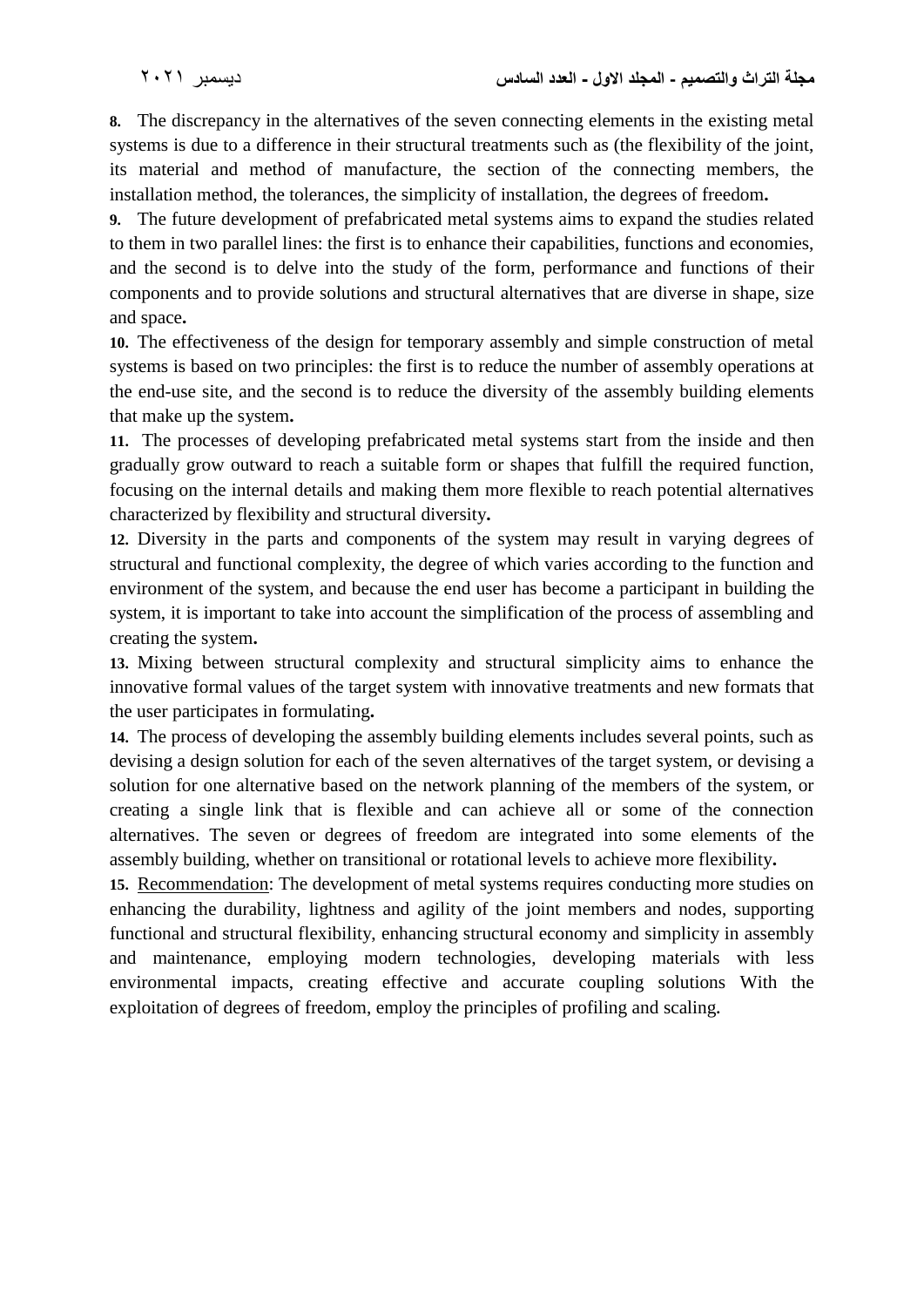### **References:**

1 - mustafaa , aihmad hamid & yasir alsaadiq (yuliu 2021 ma) altaghyir .. aleilmiaat almaediniat dhat alqabiliat lilbast alfawrii namudhaja , majalat altasmim walfunun altatbiqiat , jamieat hulwan , mujalad 2 eadad 2.

2 - mustafaa **،**'ahmad hamidi. (aktubar 2011 mu) tatawur almuealajat albarijiat waltaqniat lianzimat alwasl almustakhdimih fi alfaraghiat tafsilat fi alfaraghiat , dawayir eulum wafunun dirasat wabuhuth , jamieuh hulwan , mujalad (24) eadad 2

3 - baduaa **،**'ahmad eumr. (ynayir 1996 mi) nizam albina' altajmieii fi tasmim almuntajat , majalat eulum wafunun dirasat wabuhuth , jamieat hulwan , almujalad althaamin aleadad alawila.

4 - 'aeda' hayyat altadrisi. (1997 ma) mabadi handasat al'iintaj , tabeat thaniat , jamieat al'iiskandariat , kuliyat alhandasati.

5 - kukua , danial. (aghistis 1983) alhayakil alainshayiyah alfaraghiah ashkalaha wanzamatha almukhtalifuh , maqal manshur , majaluh ealam albina' , aleadad [36] , alqahirihi.

6 - eabd aleaziz , samir muhamadu. (2000) aqtisadiaat aljawdat almuntaj bayn adirat aljawdat alshaamilat walayzu 1001 , 9000 , maktabat alashieae alfaniyat alqahirihi.

7 - farhan , shadhaa krim. (2018) albasatat waltaeqid fi alnasaq albasarii litasamim aghlafat majalaat , bahth , majalat aliaitfal aleadad 89.ISSN 2523,2020 (eabar al'iintirnta) , ISSN 1819,5229 (tibaeatun)

8 - mansur , eala' aldiyn kazim. (2014 ma) alqiam aljamaliat bayn albasatat waltaeqid fi altasmim aldaakhilii , bahth manshur majalat kuliyat altarbiat alahisa' almujalad 20 86 aleam

9 - jirbin , jun. (2013 ma) albasatat aleamiqa ... alaintizam fi alshawashi waltaeqid , subhi rajab eatallah , maktabat alasirat althaqafat aleilmiat , alhayyat almisriat aleamat lilkitab , alqahira

10 - jasim , wafa' muhamad. (ynayir 2020) albasatat waltaeqid fi binyat tasmim al'iielan alraqamii , bahth mubashir wamajalaat , majalat buhuth alsharq al'awsat , aleadad (53) jamieat eayn shams markaz buhuth alsharq al'awsat waldirasat almustaqbaliati.

11 - hamuwdah , yahyi. altashkil almiemariu , alnaashir

12- alqazaaz hanaa. rajab muhamadu. muhamad manar. "alaistifadat min 'anzimat alnaql aldhakiat fi tasmim mahataat alhafilat alsadiqat lilbiyati." majalat aleimarat walfunun waleulum al'iinsaniat , almujalad al'awal , aleadad 3.

13- hasan , raham. "abtikar tasmim almusatah almuqam al'iiqlimii lil'iintaj alkmii bialaistifadat min manhajiat siagha alealaamat ealaa alshubkt al'iislamiat alhandasia "majalat aleimarat walfunun waleulum aliansaniat almujalad althaani aleadad 5

 (November 2015) Using Prefabrication Systems in Building Construction, International Journal of Applied Engineering Research , Volume 10, Number 24 Research India Publications Baghchesaraei, Alireza , Meltem V. K. & Omid B.

 (2000) Space Grid Structures, 1st published, Architectural Press, An imprint of Butterworth, Heinemann, London. Chilton, John

 (2016), Folding The Unfoldable A Method For Constructing Complex**،**Curved Geometry With Quad Edge Panels, 34th International Conference on Education and Research in Computer Aided Architectural Design in Europe, eCAADe, Vol. (1), University of Oulu, Finland. Ergun Akleman, Negar Kalantar, Alireza Borhani